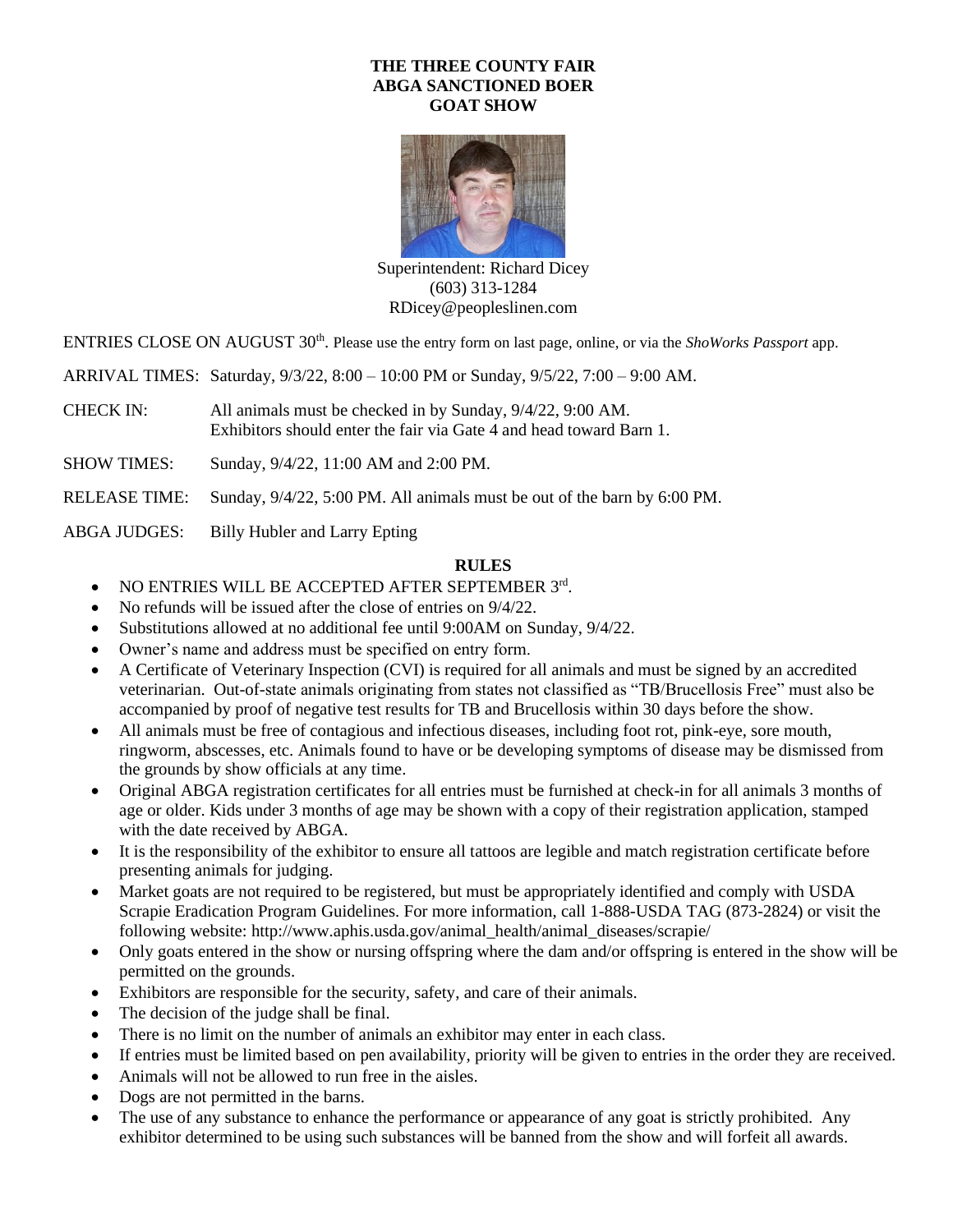# **Boar Goat Show-Division 429**

## **SHOWMANSHIP**

*Showmanship classes are open to all exhibitors at no additional entry fee.*

## **Class**

- S1: Senior Youth Showmanship (17-19 years old on 9/4/2022)
- S2: Intermediate Youth Showmanship (14-16 years old on 9/4/2022)
- S3: Junior Youth Showmanship (11-13 years old on 9/4/2022)
- S4: Pee Wee Youth Showmanship (6-10 years old on 9/4/2022)

### **ABGA CLASSES**

*Class age breaks calculated as of 9/4/2022*.

### **Percentage Boer Does**

#### **Class**

- 01: Doe Kids: 0–3 months (Born 6/5/22–9/4/22)
- 02: Doe Kids: 3–6 months (Born 3/5/22–6/4/22)
- 03: Doe Kids: 6–9 months (Born 12/5/21–3/4/22)
- 04: Doe Kids: 9–12 months (Born 9/5/21–12/4/21)
- 05: Junior Division Champion Percentage Boer Doe
- 06: Junior Division Reserve Champion Percentage Boer Doe
- 07: Yearling Does: 12–16 months (Born 5/5/21–9/4/21)
- 08: Yearling Does: 16–21 months (Born 1/5/21–5/4/21)
- 09: Yearling Does: 21–24 months (Born 9/5/20–1/4/21)
- 10: Yearling Division Champion Percentage Boer Doe
- 11: Yearling Division Reserve Champion Percentage Boer Doe
- 12: Two-Year-Old Does: 24-36 months (Born 9/5/19–9/4/20)
- 13: Aged Does: 36 months plus (Born on or before 9/4/19)
- 14: Senior Division Champion Percentage Boer Doe
- 15: Senior Division Reserve Champion Percentage Boer Doe
- 16: Grand Champion Percentage Boer Doe
- 17: Reserve Champion Percentage Boer Doe

#### **Fullblood/Purebred Boer Does**

#### **Class**

- 18: Doe Kids: 0–3 months (Born 6/5/22–9/4/22)
- 19: Doe Kids: 3–6 months (Born 3/6/22–6/4/22)
- 20: Doe Kids: 6–9 months (Born 12/5/21–3/4/22)
- 21: Doe Kids: 9–12 months (Born 9/5/21–12/4/21)
- 22: Junior Division Champion Fullblood Boer Doe
- 23: Junior Division Reserve Champion Fullblood Boer Doe
- 24: Yearling Does: 12–16 months (Born 5/5/21–9/4/21)
- 25: Yearling Does: 16–21 months (Born 1/5/21–5/4/21)
- 26: Yearling Does: 21–24 months (Born 9/5/20–1/4/21)
- **Class**
- 35: Buck Kids: 0–3 months (Born 6/5/22–9/4/22)
- 36: Buck Kids: 3–6 months (Born 3/5/22–6/4/22)
- 37: Buck Kids: 6–9 months (Born 12/5/21–3/4/22)
- 38: Buck Kids: 9–12 months (Born 9/5/21–12/4/21)
- 39: Junior Division Champion Fullblood Buck
- 40: Junior Division Reserve Champion Fullblood Buck
- 41: Yearling Bucks: 12–16 months (Born 5/5/21–9/4/21)
- 42: Yearling Bucks: 16–21 months (Born 1/5/21–5/4/21)
- 43: Yearling Bucks: 21–24 months (Born 9/5/21–1/4/21)
- 27: Yearling Division Champion Fullblood Boer Doe
- 
- 29: Two-Year-Old Does: 24–36 months (Born 9/5/19–9/4/20)
- 
- 31: Senior Division Champion Fullblood/Purebred Boer Doe
- 32: Senior Division Reserve Champion Fullblood/Purebred Boer Doe
- 33: Grand Champion Fullblood/Purebred Boer Doe
- 34: Reserve Champion Fullblood/Purebred Boer Doe

## **Fullblood Boer Bucks**

- 44: Yearling Division Champion Fullblood Buck
- 45: Yearling Division Reserve Champion Fullblood Buck
- 46: Two-Year-Old Bucks: 24-36 months (Born 9/5/19–9/4/20)
- 47: Aged Bucks: 36 months plus (Born on or before 9/4/19)
- 48: Senior Division Champion Fullblood/Purebred Boer Bucks
- 49: Senior Division Reserve Champion Fullblood/Purebred Boer Bucks
- 50: Grand Champion Fullblood/Purebred Boer Bucks
- 

We will award the following awards: **Grand Champion-** Rosette **Reserve Champion-** Rosette **All classes, 1st – 5 th Place**- Straight Ribbons

- 
- -
	-
	-
	-
	-
	- 51: Reserve Champion Fullblood/Purebred Boer Bucks

28: Yearling Division Reserve Champion Fullblood Boer Doe

# 30: Aged Does: 36 months+ (Born on or before 9/4/19)